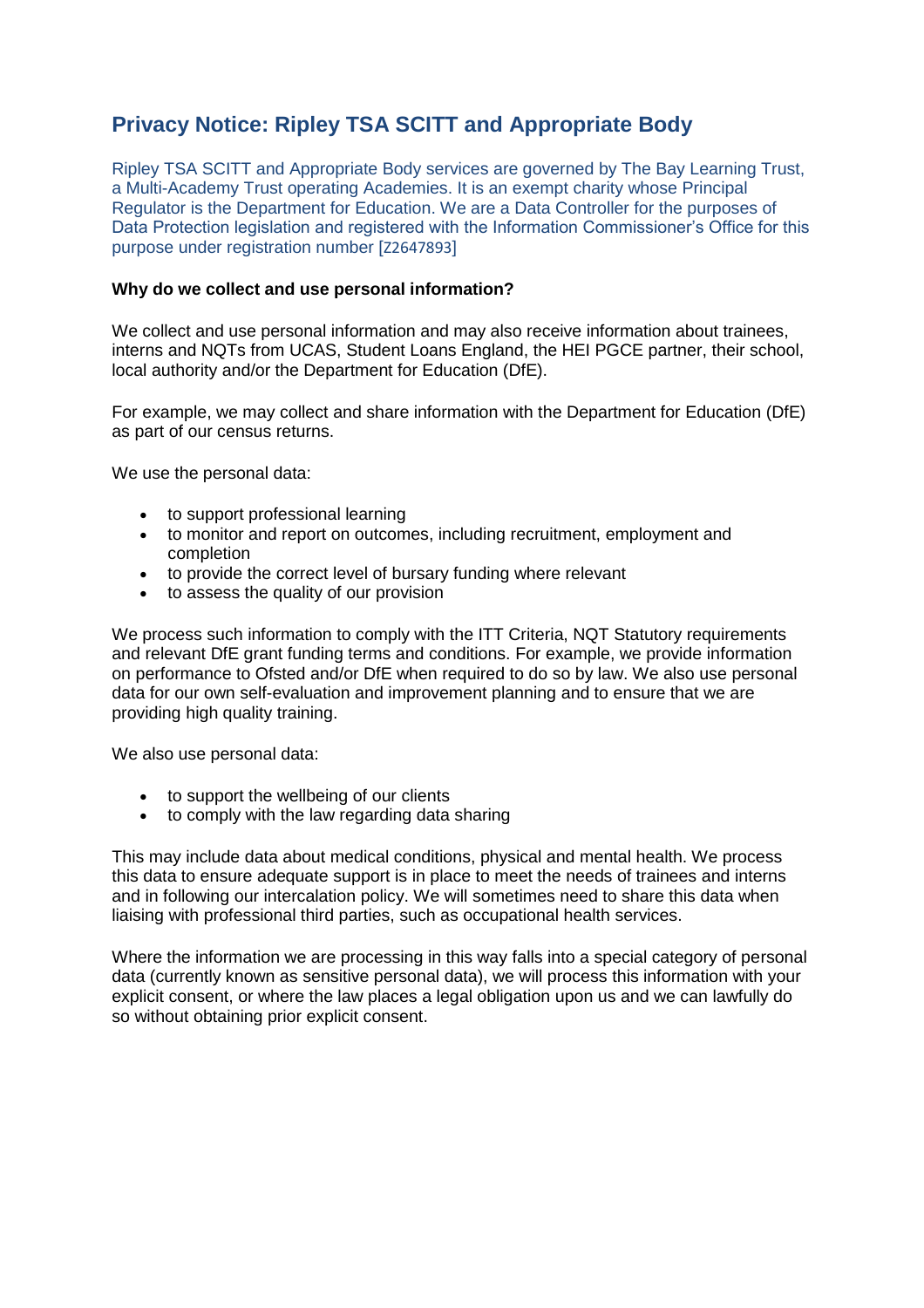# **The categories of information that we collect, hold and share include:**

- Personal information (such as name, TRN, address and other contact details)
- Characteristics (such as ethnicity, language, nationality, country of birth)
- Attendance information (such as sessions attended, number of absences and absence reasons)
- Assessment information (such as grades for the Teacher Standards, employment and completion data)
- Medical information (confirming your fitness to practice)
- Special educational needs information
- Educational History (including all qualifications which relate to entry and eligibility requirements)
- National Insurance number
- Bank account details for bursary payments
- Details of employing schools and jobs
- Email addresses

## **Collecting personal information**

Whilst the majority of personal information you provide to us is mandatory, some of it is provided to us on a voluntary basis. In order to comply with the General Data Protection Regulation, we will inform you whether you are required to provide certain personal information to us or if you have a choice in this at the time that we obtain this information from you. Where you have a choice we will only process this information if you consent to us doing so. You have the right to withdraw your consent to us processing such information at any time. If you wish to withdraw consent, please contact the Trust's Data Protection Officer (contact details are below).

## **Storing personal data**

We hold personal data for no longer than is necessary and in line with the retention section of our Data Protection and Freedom of Information Policy, which can be found in the policies section of the Trust website:

[https://www.baylearningtrust.com/schooldata/pages/Policies/GDPR%20and%20Pupil%20Re](https://www.baylearningtrust.com/schooldata/pages/Policies/GDPR%20and%20Pupil%20Records%20Data%20Privacy%20Policy.pdf) [cords%20Data%20Privacy%20Policy.pdf](https://www.baylearningtrust.com/schooldata/pages/Policies/GDPR%20and%20Pupil%20Records%20Data%20Privacy%20Policy.pdf)

[https://www.baylearningtrust.com/schooldata/pages/Policies/Freedom%20of%20Information](https://www.baylearningtrust.com/schooldata/pages/Policies/Freedom%20of%20Information%20Act%20Policy.pdf) [%20Act%20Policy.pdf](https://www.baylearningtrust.com/schooldata/pages/Policies/Freedom%20of%20Information%20Act%20Policy.pdf)

Details of the security measures in place to protect personal data are set out in this policy.

## **Who do we share personal information with?**

We routinely share personal information with:

- placement schools
- the Department for Education (DfE)
- Student Finance England
- Occupational Health Services
- HEI PGCE provider
- Other CPD providers, such as SKE and subject training organisations
- Organisations which provide Cloud storage, such as Google Drive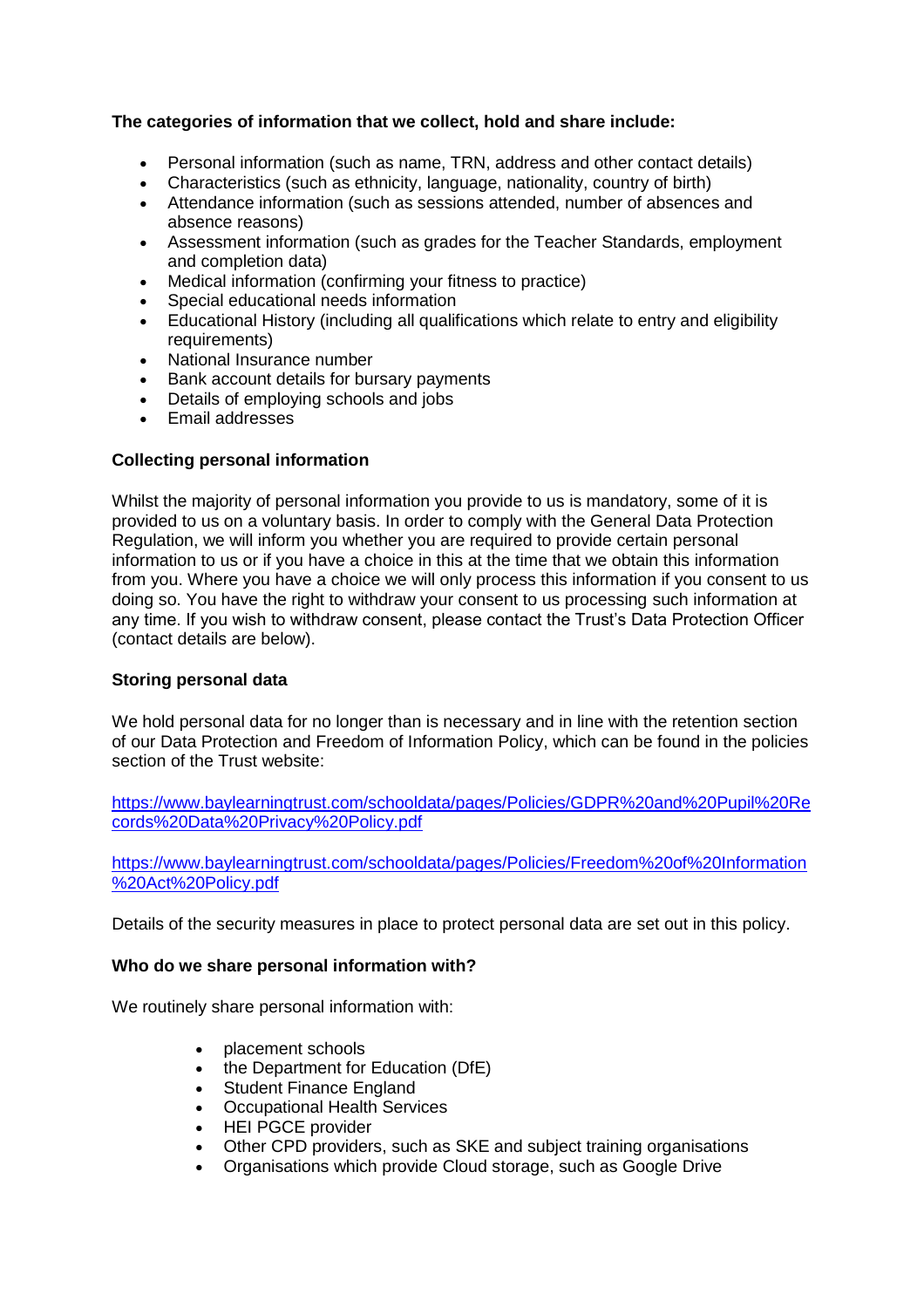For SCITT trainees on placement their schools might also provide personal data to enable trainees to access the following:

- Edmodo, Kerboodle, Doddle, Kahoot, MyMaths, NinjaMaths, IXL, Accelerated Reader
- Organisations which provide registration tools (such as Capita SIMS or VeriCool)
- Organisations which provide Library Registration tools (such as Oliver)
- Organisations which provide Information Management Services (such as Captia SIMS)
- Organisations which provide data collection, monitoring and reporting services (such as SISRA, MyALPS)
- Organisations which provide cloud storage solutions (such as DropBox, Microsoft, Google)
- Organisations which provide ICT support services (such as Sophos)
- Organisations which support Pastoral Care systems (such as Medical Tracker)
- Organisations which provide Virtual Learning Environments (such as Firefly)
- Organisations which provide financial services (such as ParentPay and Schools Cash Office)
- Organisations which provide communication services (such as Microsoft, Teacher2Parents, Google)
- Learner Record Service

## **Why we share personal information**

We do not share information about our clients with anyone without consent unless the law and our policies allow us to do so.

We share personal data with the Department for Education (DfE) on a statutory basis. This data sharing underpins the monitoring of appropriate use of grant funding.

The department may share information with:

- third parties who conduct research and analysis into teacher recruitment and retention
- Ofsted

The Department has robust processes in place to ensure the confidentiality of our data is maintained and there are stringent controls in place regarding access and use of the data. Decisions on whether DfE releases data to third parties are subject to a strict approval process and based on a detailed assessment of:

- who is requesting the data
- the purpose for which it is required
- the level and sensitivity of data requested
- the arrangements in place to store and handle the data

To be granted access to personal information, organisations must comply with strict terms and conditions covering the confidentiality and handling of the data, security arrangements and retention and use of the data.

For more information about the department's data sharing process, please visit: